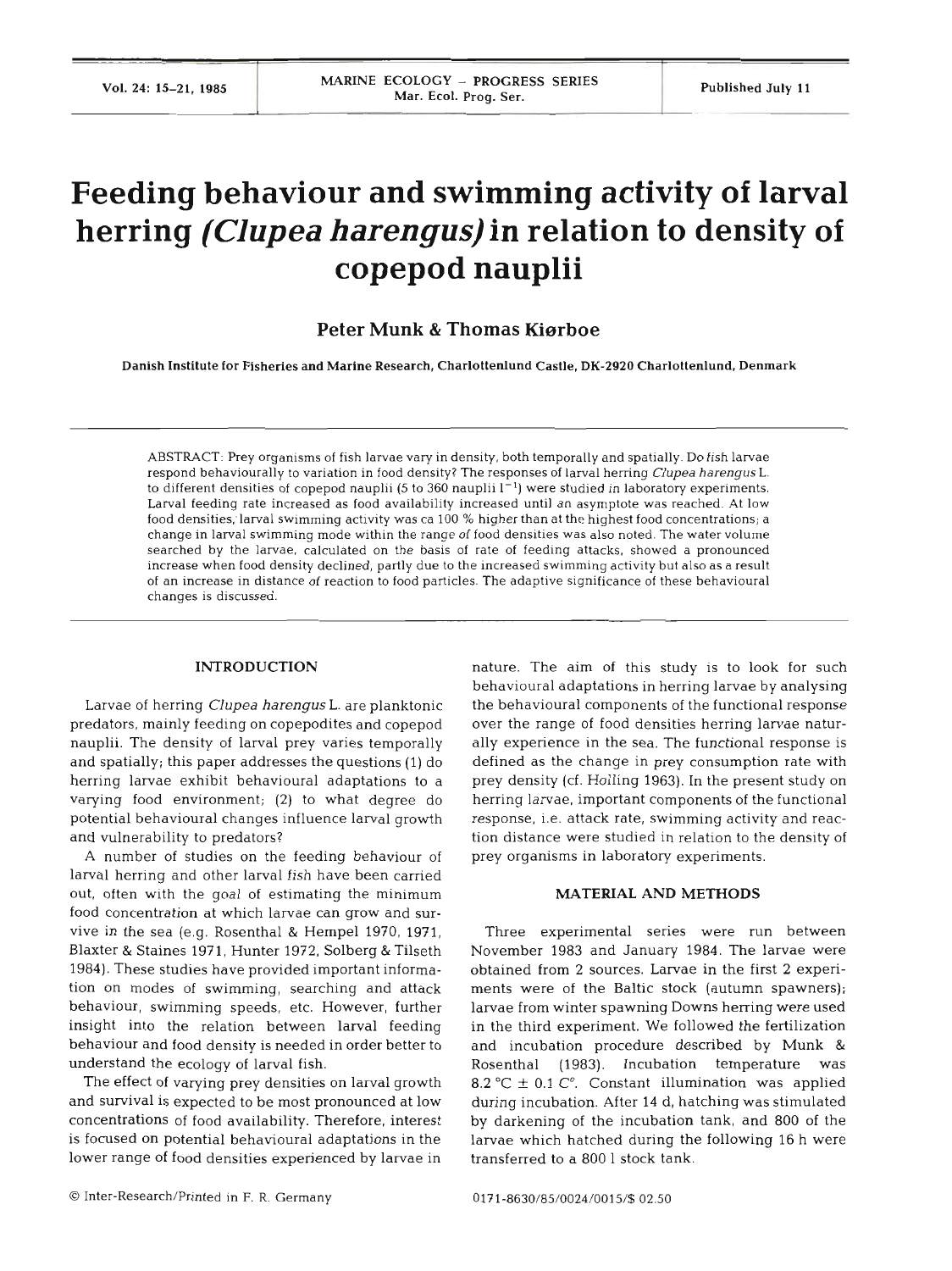Larvae were fed copepod nauplii (Acartia *tonsa)*  cultivated in the laboratory as described by Støttrup & Munk (1983). Copepod eggs were siphoned daily from the cultivation tank and nauplii were grown to an age of  $6 d$  at  $16^{\circ}$ C (Stage 3 to 5, body length ca  $150 \mu m$ , mean dry weight  $0.17 \mu g$ ) before they were used for feeding.

Experimental tanks were cylindrical (diameter  $=$ 50 cm), made of black polyethylene, and contained 172 l of 27 ‰ sea water. Five water-jets placed in the water column mixed the water mass and circulated the water column (0.7 cm  $s^{-1}$  current speed at tank wall), thus ensuring an even distribution of nauplii in the tank. Tanks were double-walled, and cooling water in the wall kept the temperature at 8.3  $^{\circ}$ C  $\pm$  0.1 C<sup>o</sup>. Light from cool-white fluorescence tubes increased from zero to 1000 lux (at water surface) or decreased from 1000 lux to zero in 30 min in order to simulate sunrise and sunset. The feeding day had a length of 14.5 h.

In the first 2 experiments, 6 tanks were kept at nominal nauplii densities of 7.5, 15, 30, 60, 120 or 360 n  $1<sup>-1</sup>$  (in the second series an additional experiment with no nauplii was performed after termination of the other tank experiments). In the third experimental series 4 tanks were kept at nominal nauplii densities of 0, 5, 7.5 and 12.5 n  $l^{-1}$ . The density of nauplii in the stock tank was kept at 120 n  $1^{-1}$ . One day prior to experiments, larvae were added carefully to the experimental tanks. Larval densities were varied according to nauplii

densities in order to ensure approximately the same percent grazing impact: 0.05 larvae  $l^{-1}$  (5 to 15 n  $l^{-1}$ ), 0.07 larvae  $1^{-1}$  (30 + 60 n  $1^{-1}$ ) or 0.12 larvae  $1^{-1}$  $(0 + 120 + 360 \text{ n } 1^{-1})$ . Larval age and size at the start of experiments are given in Table 1.

Each morning, water samples for nauplii counts were siphoned through glass tubes placed at **2** depths in the tank. Sample size was regulated to a total count of 40 to 120 nauplii sample<sup>-1</sup>. Nauplii were then added and the density was checked following the same procedure. Deviations of up to 20 % from the nominal density were accepted (Table 2). Nauplii density declined by ca 25 % during the 24 h between adjustments of concentrations. No accumulation of copepod nauplii in the tanks was observed, neither vertically nor horizontally.

Observations of larval feeding behaviour were carried out 2 to 3 times every day within **6** h of nauplii density adjustment. Each time 10 to 20 free-swimming larvae were observed for about 1 min each. Observations on frequency and length of swimming periods, aiming posture and feeding attacks (forward dart after S posture) were recorded on a computer (at  $\frac{1}{16}$  s computer accuracy) by use of a portable 5-finger keyboard. For measuring attack success, a spotlight was used to examine visually the larval foregut for swallowed nauplii. After 4 d, the remaining larvae were counted, measured to standard length, dried for 24 h at 55 "C, stored in a dessicator and weighed within 1 mo.

| Spawning<br>stock | Age at start<br>(d after hatching) |                         |                          | Dry weight<br>$(\mu g)$ |      |
|-------------------|------------------------------------|-------------------------|--------------------------|-------------------------|------|
|                   |                                    | $\overline{\mathsf{x}}$ | S                        | $\overline{\mathbf{x}}$ | S    |
| Baltic autumn     |                                    | $11.3^{\circ}$          | $\overline{\phantom{m}}$ | $152^{\circ}$           | -    |
| Baltic autumn     | 13                                 | 11.9                    | 0.5                      | 161.3                   | 35.3 |
| Downs             | 13                                 | 12.6                    | 0.6                      | 228.5                   | 42.0 |
|                   |                                    |                         |                          |                         |      |
|                   |                                    |                         |                          | Standard length<br>(mm) |      |

Table 1. *Clupea harengus.* Characteristics of larvae used at onset of experiments

Table 2. Nominal and actual densities of Acartia tonsa nauplii in experimental tanks immediately before and after addition of nauplii. In Series 111, density was not checked after food addition

| Nominal       | Series I                    |           |                         |      |                | Series III |                             |           |                       |           |
|---------------|-----------------------------|-----------|-------------------------|------|----------------|------------|-----------------------------|-----------|-----------------------|-----------|
| density       | Before control              |           | After control           |      | Before control |            | After control               |           | Before control        |           |
| $(no l^{-1})$ | $\overline{\textnormal{x}}$ | <b>SD</b> | $\overline{\mathrm{x}}$ | SD   | Х              | <b>SD</b>  | $\overline{\textnormal{x}}$ | <b>SD</b> | $\overline{\text{x}}$ | <b>SD</b> |
| 5             |                             |           |                         |      |                |            |                             |           | 3.4                   | 1.4       |
| 7.5           | 5.0                         | 1.4       | 7.6                     | 1.1  | 4.3            | 1.8        | 8.9                         | 1.2       | 4.7                   | 3.4       |
| 12.5          |                             |           |                         |      |                |            |                             |           | 8.8                   | 3.5       |
| 15            | 9.8                         | 4.8       | 15.2                    | 1.3  | 11.0           | 1.2        | 17.7                        | 3.2       |                       |           |
| 30            | 18.4                        | 4.5       | 27.1                    | 2.0  | 23.5           | 8.4        | 28.6                        | 5.2       |                       |           |
| 60            | 41.2                        | 9.7       | 58.0                    | 10.6 | 35.4           | 13.9       | 61.5                        | 9.6       |                       |           |
| 120           | 89.0                        | 26.9      | 136.8                   | 1.6  | 89.0           | 33.1       | 128.4                       | 18.4      |                       |           |
| 360           | 255.3                       | 56.6      | 327.3                   | 24.8 | 306.3          | 85.2       | 360.5                       | 36.6      |                       |           |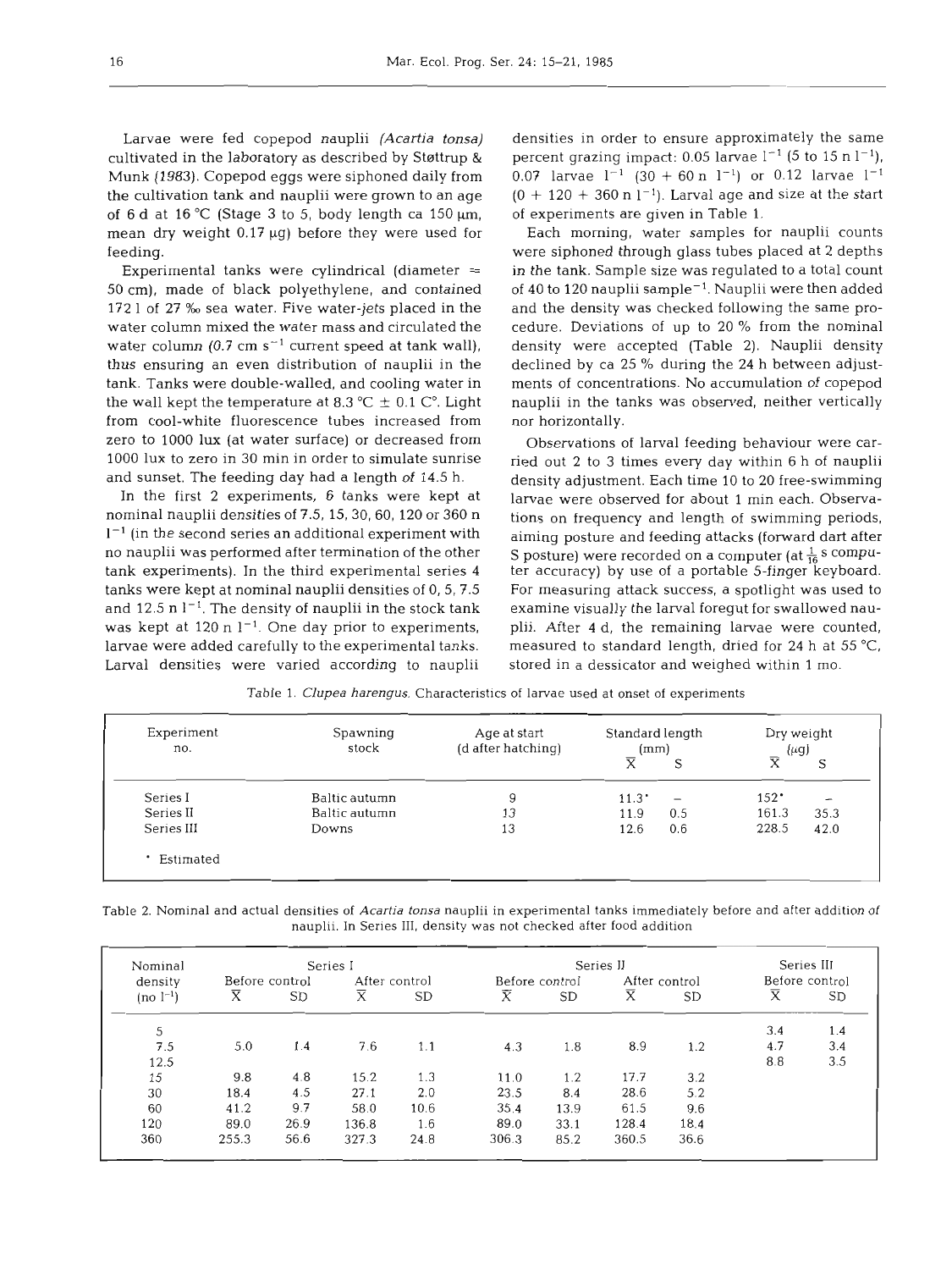## **RESULTS**

Herring larvae were influenced by experimental conditions, i.e. by being placed in an unusually restricted environment. Even though experimental conditions were designed to make the environment less stressful for the larvae (gradual change in light intensity, circulating water current etc.), we still found larvae swimming against the tank wall for a significant part of the time (up to 50 %). In free-swimming larvae, however, no indications of stress were observed. The larvae were seen to alternate between different types of swimming behaviour as described by Rosenthal & Hempel (1970). These authors distinguished 3 types of swimming behaviour, 'abrupt swimming', 'normal swimming', and 'slow meandering'. They defined abrupt swimming as movements of very short duration  $( $0.5 \text{ s}$ )$ , often connected with a shift in orientation; slow meandering, as long periods of movement with an undulation of high amplitude; and normal swimming, as intermediate between these 2 types with no clear boundaries.

Intermittently, we observed a single larva suddenly making a 'sprint', crossing the tank several times within a few seconds. Such very high activity levels, with fast starts and a steady burst of swimming have been described by other authors (Batty, quoted in Blaxter & Hunter 1982 for herring, and Hunter 1972 for anchovy) and may be important in escape and attack situations (Webb & Corolla 1981).

Larval behavior changed as a function of nauplii density. The changes, described in the following sections, have been tested for significance using an unbalanced ANOVA in the 'Statistical Analysis System' (SAS Institute Inc. North Carolina). Except for duration of aiming postures, all observed behaviour changes were significant ( $p < 0.02$ ) in the food density range 7.5 to 30 nauplii  $l^{-1}$  (unsatiated larvae only) and highly significant  $(p < 0.009)$  when comparing behaviour in the whole range of food densities offered. Differences between replicate series were insignificant (except duration of aiming postures), and no correlation to time of day was found.

### Attack rate

Prey catching behaviour of herring larvae has been thoroughly described by Rosenthal (1969). Upon sighting a prey object the larva bends its body in an aiming posture and subsequently darts forward against the prey by straightening its body.

Mean values of observed attack rates are shown in Fig. l as a function of nauplii density. The rate increased from 0.1 attacks min<sup>-1</sup> in experiments at the nominal 0 n  $1^{-1}$  to ca 0.9 attacks min<sup>-1</sup> at 30 n  $1^{-1}$ . No

Fig. **1.** Clupea harengus. Rate of feeding attacks of larvae  $-4$  $75153050$ 7515 **30** 60 120 360 naup I<sup>-</sup> FOOD DENSIT

plotted against density of copepod nauplii. Points represent means of observations at nominal food density. Series I  $(\star)$ , Series **I1 (e),** Series 111 **(m)** 

further increase in attack rate was found when nauplii density was raised above 30 n  $l^{-1}$ . Feeding attacks in experiments  $0$  n  $l^{-1}$  were directed against detritus. This type of feeding was insignificant when alternate food (nauplii) was present; detritus was found only in stomachs of larvae reared without nauplii.

Feeding success (percentage of attacks which lead to ingestion) increases as a function of age (Rosenthal 1969). Feeding success of larvae in the stock tank was recorded in the middle of experimental Series I and 11. In the first period 40% success was found, in the second ca 60 %. In experiments with larvae from other herring stocks feeding success was independent of food density in the range 7.5 to 120 n  $l^{-1}$  (Kiørboe & Munk unpubl.).

## Handling time and digestive capacity

Subcomponents of handling time are time for pursuit and consumption of prey, and time for **a** digestive pause. Time for prey pursuit is represented by the duration of aiming postures (Table 3). The postures lasted for about 1.1 s in Series I but only 0.9 s (p < 0.008) for the slightly older larvae in Series I1 and 111. No correlation to food density was found. The proportion of aiming postures that end with an attack, however, depends on prey density (Table **3).** At prey densities below 15 n  $l^{-1}$  about 40% of the aiming postures are followed by an attack, increasing to 70 % with increasing food density. Therefore, the time used for pursuit per prey attacked decreases from about 2.5 S at low, to about 1.5 S at high prey densities; the time used is very short and the differences are of limited importance.

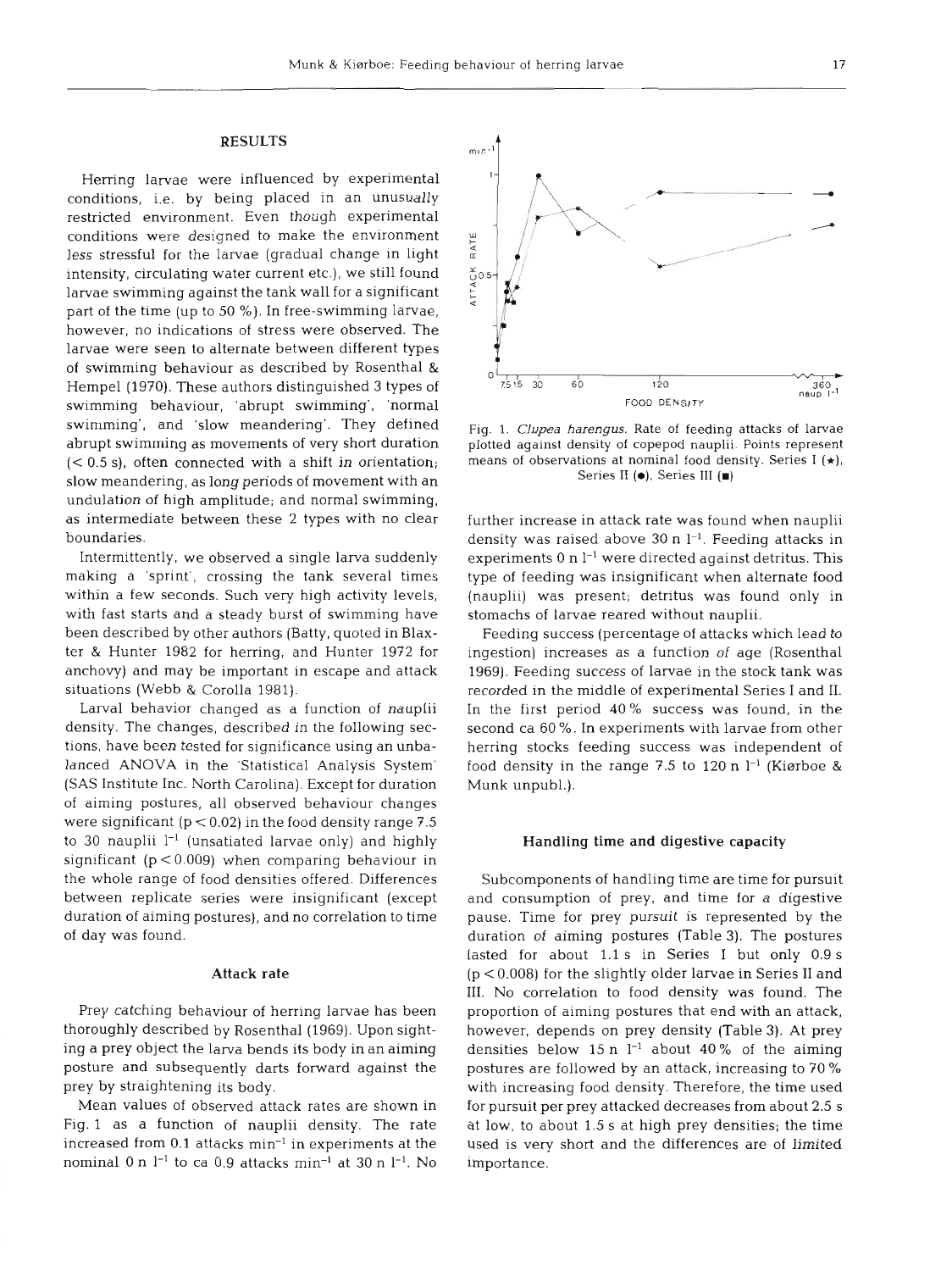| Series | Nauplii     | Attack rate<br>$(min^{-1})$ |      | Attack posture    |      |                         |           | Attack         | Swimming                |          |       |
|--------|-------------|-----------------------------|------|-------------------|------|-------------------------|-----------|----------------|-------------------------|----------|-------|
|        | density     |                             |      |                   |      |                         |           | Proportion of  |                         | Duration |       |
|        | $[no]^{-1}$ |                             |      | Rate $(min^{-1})$ |      | Duration (min)          |           | $\frac{\%}{X}$ | obs. time $(\%)$        |          | (min) |
|        | nominal)    | $\overline{\text{X}}$       | SD   | $\overline{X}$    | SD   | $\overline{\mathsf{x}}$ | <b>SD</b> |                | $\overline{\mathrm{X}}$ | SD       | X     |
| I      | 7.5         | 0.37                        | 0.26 | 1.09              | 0.50 | 1.20                    | 0.18      | 34             | 77                      | 8        | 2.1   |
|        | 15          | 0.44                        | 0.34 | 0.77              | 0.59 | 1.05                    | 0.29      | 57             | 66                      | 15       | 1.5   |
|        | 30          | 0.79                        | 0.40 | 1.55              | 0.80 | 1.01                    | 0.19      | 51             | 58                      | 16       | 1.1   |
|        | 60          | 0.83                        | 0.53 | 1.40              | 0.79 | 1.00                    | 0.23      | 59             | 56                      | 17       | 1.2   |
|        | 120         | 0.54                        | 0.30 | 0.88              | 0.44 | 1.33                    | 0.33      | 61             | 36                      | 8        | 0.6   |
|        | 360         | 0.92                        | 0.47 | 1.42              | 0.73 | 0.88                    | 0.17      | 65             | 38                      | 12       | 0.6   |
| П      | 0           | 0.15                        | 0.11 | 0.32              | 0.22 |                         |           | 47             | 46                      | 12       | 1.0   |
|        | 7.5         | 0.42                        | 0.22 | 1.07              | 0.34 | 0.80                    | 0.20      | 39             | 74                      | 8        | 1.9   |
|        | 15          | 0.59                        | 0.28 | 1.10              | 0.42 | 0.96                    | 0.19      | 54             | 68                      | 11       | 1.4   |
|        | 30          | 0.99                        | 0.36 | 1.70              | 0.78 | 0.73                    | 0.16      | 58             | 70                      | 12       | 1.6   |
|        | 60          | 0.71                        | 0.27 | 1.11              | 0.46 | 0.88                    | 0.40      | 64             | 46                      | 13       | 0.8   |
|        | 120         | 0.92                        | 0.44 | 1.30              | 0.49 | 0.93                    | 0.15      | 71             | 41                      | 5        | 0,7   |
|        | 360         | 0.91                        | 0.38 | 1.31              | 0.64 | 0.84                    | 0.14      | 70             | 34                      | 10       | 0.6   |
| Ш      | $\mathbf 0$ | 0.09                        | 0.06 | 0.13              | 0.07 |                         |           | 69             | 45                      | 11       | 1.0   |
|        | 5           | 0.25                        | 0.20 | 0.87              | 0.70 | 0.94                    | 0.27      | 29             | 75                      | 10       | 2.6   |
|        | 7.5         | 0.46                        | 0.17 | 1.16              | 0.60 | 1.13                    | 0.20      | 40             | 77                      | 10       | 2.3   |
|        | 12.5        | 0.37                        | 0.23 | 0.83              | 0.42 | 0.93                    | 0.24      | 45             | 54                      | 9        | 0.9   |

Table 3. *Clupea harengus.* Mean and standard deviation of observations on feeding behaviour and swimming activity of larvae

The digestive pause is also of short duration. We often observed a feeding process leading to prey consumption to be immediately followed by another prey attack. Thus, total handling time is of negligible duration, and does not limit feeding rate.

Gut capacity and digestion rate determine the upper limit to the consumption rate. At a full stomach, digestion rate can be estimated from the satiated attack rate: if we use a mean capture success of 50 % and assume 50 % of the time spent at the tank wall, maximum attack rate (0.9 attacks min-l) corresponds to 0.23 prey consumed min<sup>-1</sup> and a digestion rate of ca 4 min prey<sup>-1</sup>.

# **Time spent swimming**

The activity of the larvae, expressed as time spent swimming as percentage of total time, is shown in Table 3 and Fig. 2. Larval activity was highest at 5 to 15 nauplii  $l^{-1}$ ; it decreased at both higher and lower (zero) densities. The activity decreased to about 35 % at 120 nauplii  $l^{-1}$ , and remained the same at 360 nauplii  $1^{-1}$ . At nauplii density zero, the larvae showed a similarly low activity.

When inactive, herring larvae sink. Sinking rate is about 0.3 cm  $s^{-1}$  (Blaxter & Ehrlich 1974). Therefore, a certain activity is necessary for the larvae to remain in the water column. The leveling out of swimming activity to about 35 % at the highest nauplii densities suggests a minimum activity of this magnitude. Mean length of swimming periods decreased from about 2 S



Fig. 2. *Clupea harengus.* Swimming activity of larvae (in percent of total time observed) plotted against density of copepod nauplii. Points represent means of observations at the nominal food density. Series I (\*), Series I1 **(e),** Series **I11 (m)** 

at the lowest densities to about 0.5 s at the highest (Fig. 3). Length of resting periods was more constant, increasing from 0.7 s at the lowest to 1 s at highest food densities. Thus, length of swimming periods and percent activity are closely correlated (compare Fig. 2 & **3).** At zero prey density, the larvae exhibited a unique behavioural pattern: both long periods of activity (mean 1.0 S) and long inactive periods (mean 1.2 S) were found.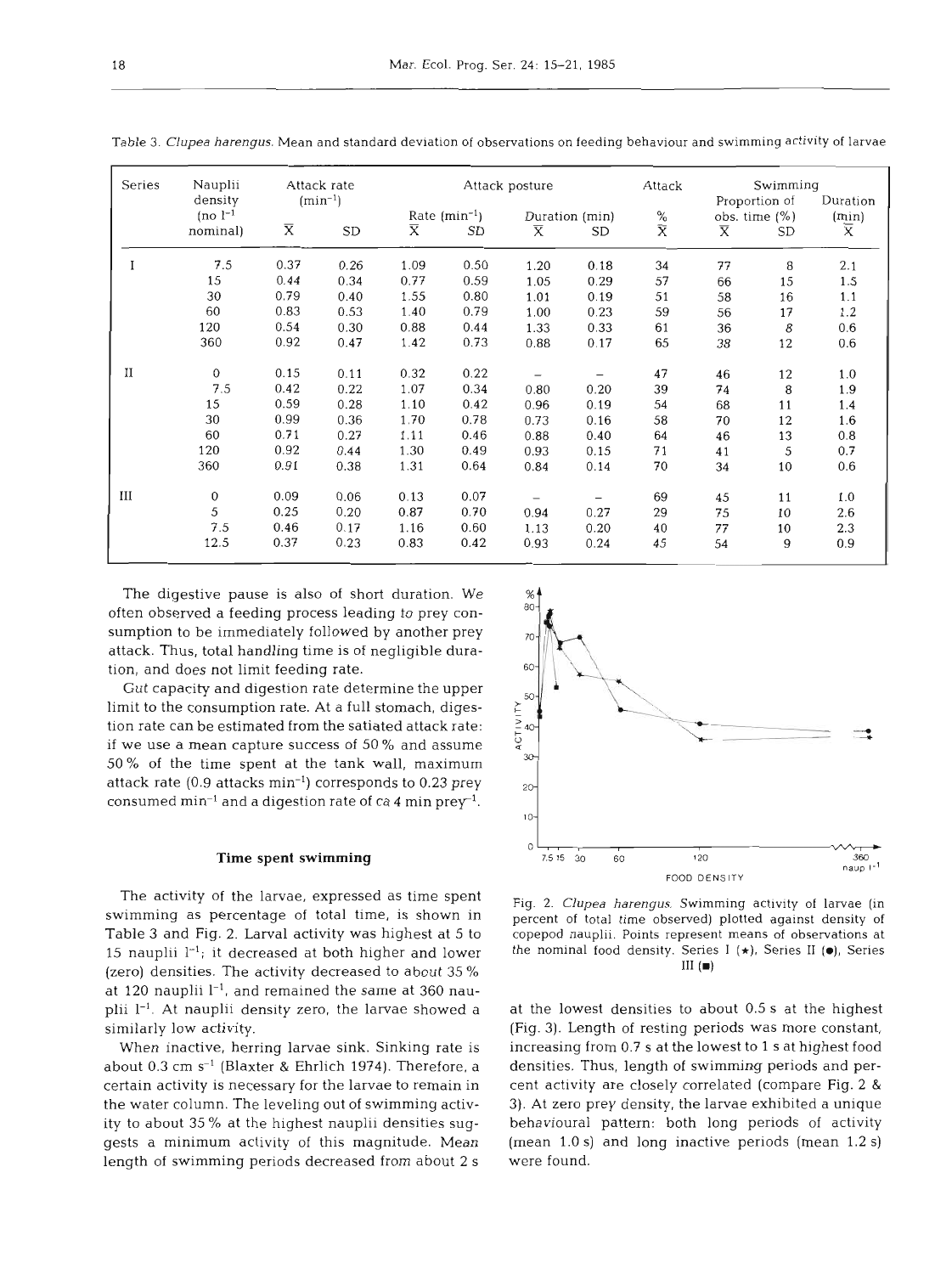

Fig. **3.** *Clupea harengus.* Length of swimming activity sustained by larvae against nominal density of copepod nauplii. Series I (\*), Series I1 **(e),** Series **111 (m)** 

These changes could also be described as an increase in abrupt and a decrease in meandering larval swimming mode as a function of increasing nauplii concentration (Fig. 4). In this figure, swimming periods of less than 0.5 S are defined arbitrarily as abrupt swimming, and periods of more than 10 s as slow meandering (cf. Rosenthal & Hempel 1970).

#### Search **volume** and distance **of** reaction

Search volume is the volume of water searched per unit time. For unsatiated larvae it can be calculate the rate of attacks or aiming postures divided by prey density, and it equals 36 to  $54 \text{ cm}^3 \text{ min}^{-1}$  and  $55 \text{ to}$  $154 \text{ cm}^3 \text{ min}^{-1}$ , respectively. It consists of 3 components: swimming activity, swimming velocity (i.e. velocity of the head) and distance of perception/reaction. The outer boundary of larval 'reactive perceptual field' is set by the maximum distance at which it will react by attacking the prey (reactive distance) whereas the outer boundary of a 'perceptual field' is set by the maximum distance at which the larvae can notice the prey (perceptive distance). The observed rates of attacks and aiming postures indicate the magnitude of



Fig. **4.** *Clupea harengus.* Distribution of time spent bursting  $(50.5 \text{ s})$ , meandering  $(> 10.0 \text{ s})$  and at intermediate mode of swimming **(0.5** to **10.0 s)** by larvae at different nominal nauplii densities. Data from Series **11. 100** % = total time spent swimming

these fields. Reactive and perceptive distances can be calculated from search volume, based on rate of attacks or aiming postures, respectively. In the calculations swimming velocity is set to  $1 \text{ cm s}^{-1}$  (range measured by Rosenthal & Hempel  $1970: 0.8$  to  $1.1$  cm  $s^{-1}$ ) and a half-circular field of vision above the head is assui (Rosenthal & Hempel 1970; Table 4). Both distances increased when food densities decreased from 30 to nauplii  $1^{-1}$ . Similar calculations are not valid for satiated larvae; here calculated search volume, as well as reactive and perceptive distance will approach zero at increasing prey densities.

#### DISCUSSI

Attack rate in herring larvae increased with increasing prey density but at a decelerating rate until an asymptote was reached. This type of response is common among predators (e.g. review by Murdoch &

Table **4.** *Clupea harengus.* Average search volume and distance of reaction of larvae at different densities of nauplii (calculations explained in text)

| Nauplii density  |                               | Search volume                         | Distance of reaction |                              |  |  |
|------------------|-------------------------------|---------------------------------------|----------------------|------------------------------|--|--|
| $no l-1 nominal$ | From attacks<br>$(cm3 min-1)$ | From aiming postures<br>$(cm3 min-1)$ | From attacks<br>(mm) | From aiming postures<br>(mm) |  |  |
| $5 - 7.5$        | 54                            | 154                                   | 8.7                  | 14.7                         |  |  |
| $12.5 - 15$      | 39                            | 63                                    | 8.1                  | 10.3                         |  |  |
| 30               | 36                            | 55                                    | 7.7                  | 9.5                          |  |  |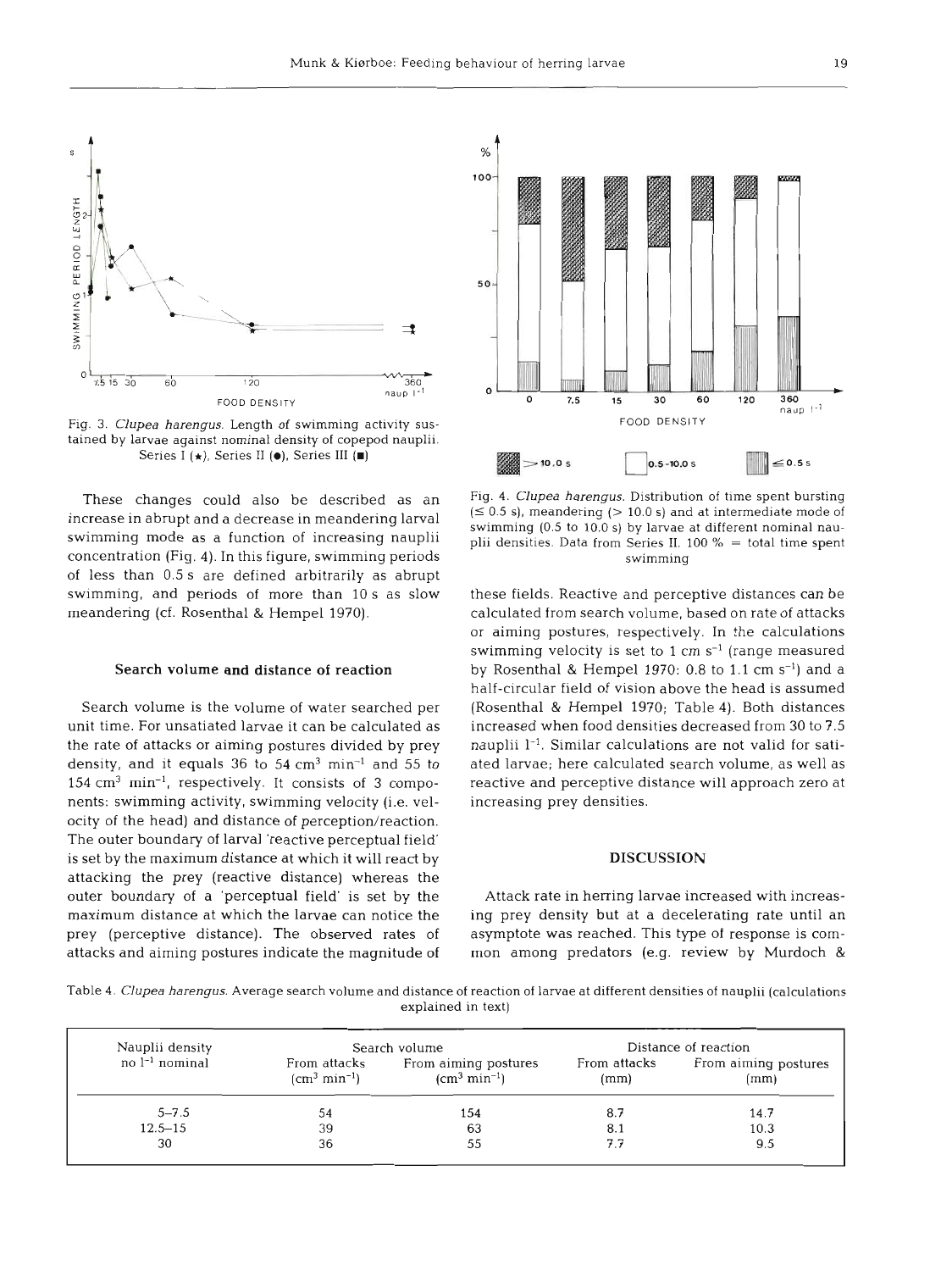Oaten 1976), and has also been found in other species of larval fish (e.g. Laurence 1977, Houde & Schekter 1980). The response resembles the Holling type I1 response (Holling 1959a), but attack rate is limited by factors other than handling time.

Herring larvae respond to low food densities by searching an increasing water volume for food particles. This is done in **2** ways: by increasing swimming activity and, to some degree, by increasing reactive distance at low food densities.

The variation in perceptive distance is somewhat unexpected. However, from direct observations on the distance of perception Rosenthal & Hempel (1970) showed that this was higher by 20 to 30 % when larvae were meandering than when they exhibited abrupt swimming. We found that the mode of swimming changed from meandering to abrupt swimming with increasing prey density (Fig. 4), and this can roughly explain the observed variation in perceptive distance. This variation is therefore primarily a consequence of changed mode of swimming. Our calculated perception distance for larvae at 7.5 nauplii  $l^{-1}$  (1.47 cm) is quite close to the mean distance of perception at meandering (1.36 cm for 12 mm larvae) reported by Rosentha1 & Hempel (1970).

The volume of water searched has been estimated for herring larvae by other authors from estimates of perceptive distance, swimming velocity and swimming activity, and quite different results have emerged. Blaxter (1966) estimated  $1.5 l h^{-1}$  for 12 to 14 mm larvae, Blaxter & Staines (1971) about 0.25 1 h-' for 14 d old larvae, and Rosenthal & Hempel (1970) 3 to 4 1 h-' for 9 to 13 d old larvae. Thus, estimates for similar-sized herring larvae vary over more than 1 order of magnitude.

Our estimate of search volume, based on aiming postures (i.e. perceptive distance), is in the range of **3**  to 10 l h<sup>-1</sup> depending on prey density (Table 4). The discrepancy between our estimate and that of Rosenthal & Hempel (1970) appears to be due primarily to differences in larval activity. In the present study unsatiated larvae exhibited higher swimming activity than mostly observed for laboratory-reared larvae (e.g. Westernhagen & Rosenthal 1979 [39 %]). The activity was similar to activity of larvae observed in the field (Westernhagen & Rosenthal 1979  $[50\%]$ ).

Whereas search volume obviously depends on prey density, instantaneous rate of prey discovery **(sensu**  Holling 1959b) is constant and independent of prey density. It can be estimated both from the disk equation and the Ivlev equation (Houde & Schekter 1980), when based on prey-attack rates rather than prey consumption rates (Fig. 1). Present estimates for all 3 series are about 100 ml  $min^{-1}$  (Holling-equation), and  $65$  ml min<sup>-1</sup> (Ivlev-equation) comparable to the search

volume at the lowest prey density (Table 4). The instantaneous rate of prey discovery in herring larvae is, thus, somewhat smaller than the rates estimated by Houde & Schekter (1980) for similar-sized larvae of 3 species of subtropical marine fish (140 to 370 ml  $min^{-1}$ for  $200 \mu g$  dw larvae). This difference may be partly due to the difference in temperature (8" **vs20** to 26 "C).

A potential effect of decreased swimming activity at high prey densities is an increased probability of the larvae staying in areas with high food concentrations. Larval food, e.g. copepods and copepod nauplii, is patchily distributed in the sea, both on a small (dm to m) scale (Owen 1981) and large (m to km) scale (e.g. Arthur 1977, Greenblatt 1982). Within these scales of patchiness, the observed behaviour may be advantageous, depending on the timelag between changes in prey density and in behaviour. Utilization of a finegrained patchiness demands a nearly instantaneous behavioural response, e.g. mediated by the eye. Hunter & Thomas (1974) found that larval anchovy had a tendency to stay in artificial food patches (5 to 10 cm in diameter), by instantly decreasing their swimming speed and adopting frequent shifts of direction, when entering a patch. In herring we found the abrupt swimming mode to increase at high food concentrations (Fig. 4). Abrupt swimming is usually connected to shifts in swimming direction. Thus the response of herring larvae to food concentration resembles that observed for anchovy larvae. However, the scale of patchiness that can be utilized by larval herring remains to be tested. If the behavioural response is mediated by the gut rather than the eye, which is believed to be more generally the case in fishes (Dill 1983), a significant time-lag may be expected.

Several authors have used laboratory estimates of search volume in combination with estimates of calorific requirements of growing larvae, or laboratory measured growth and survival rates, to predict the minimum concentration of food necessary for growth and survival of fish larvae in nature (e.g. Rosenthal & Hempel 1971. Houde 1978, Werner & Blaxter 1980). In most cases, predicted minimum prey densities are higher than average food densities in the sea. However, in the present experiments larval feeding rate satiated at comparatively low nauplii concentrations ( $\sim$  5 µg dw l<sup>-1</sup>). Also, in our experiments, where a homogenenous distribution of food particles was ensured, herring larvae were able to initiate exogenous feeding at food densities in the lower range of those experienced by larvae in the sea (Kiørboe et al. 1985) and to grow at a rate similar to that in nature at comparable food densities (Kiørboe & Munk unpubl.). Thus, plankton patchiness is apparently not necessary for herring larvae to grow and survive in the sea.

It has been suggested that larval mortality due to